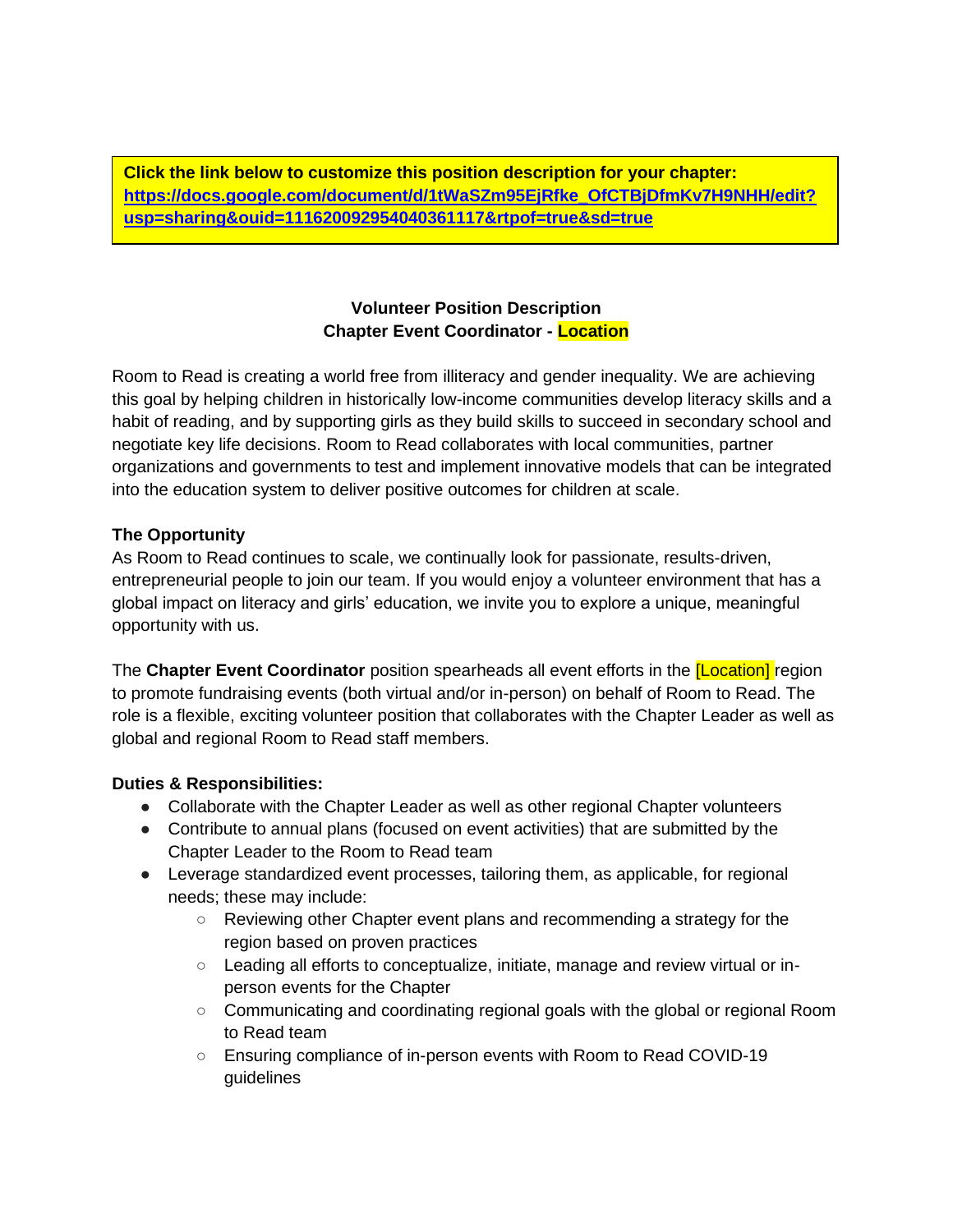- Planning all elements of virtual and/or in-person event needs, including all details to promote the event, determine the event budget and fundraising strategy, coordinate food or location plans, obtain sponsors, organize auction donations, identify invitation and RSVP strategy, and all other elements based on the event type, size and objective
- Submitting requests to advertise event details on the Room to Read website and within the Chapter Network, and managing events through approved digital platforms
- Using approved event ticketing systems to manage invitations and purchases
- Following auction or raffle guidelines per local regulations, and leveraging recommended online auction platforms
- Using approved media outreach resources and policies, as needed, to promote the event
- Promoting online donations and following outlined processes for donations that are not made online (e.g. cash, check, etc.)
- Reporting event successes and managing donor lists
- Engage with other volunteers in similar roles to collaborate and leverage expertise
- Stay current with Room to Read messaging, annual plans and events as well as key Global campaign calendars
- Adhere to data protection regulations and privacy policies, and media outreach guidelines to ensure compliance

# **Qualifications:**

# **Required:**

- Committed and reliable with the ability to start or maintain virtual or in-person events
- Self-motivated, flexible and able to work without close supervision
- Extremely detail-oriented, accurate and organized
- Adept at using various digital platforms (e.g. Zoom, Microsoft, etc.) for virtual events, and at coordinating all on-site details for in-person events
- Excellent written, verbal, and interpersonal skills in English
- Collaborative and creative/innovative

# **Preferred:**

- History of dedicated volunteer activity and/or commitment to nonprofit organizations
- Prior success leveraging social media platforms to promote a brand
- Demonstrated ability to plan and execute development activities
- Flexibility to adapt based on market trends
- Ability to take on ad hoc projects, as needed

# **Compensation:**

This is a volunteer opportunity; compensation will not be offered. However, this position offers a unique opportunity to join a network of Chapter Leaders who are part of a Global effort to transform literacy and girls' education around the world. Join our non-profit volunteer base and